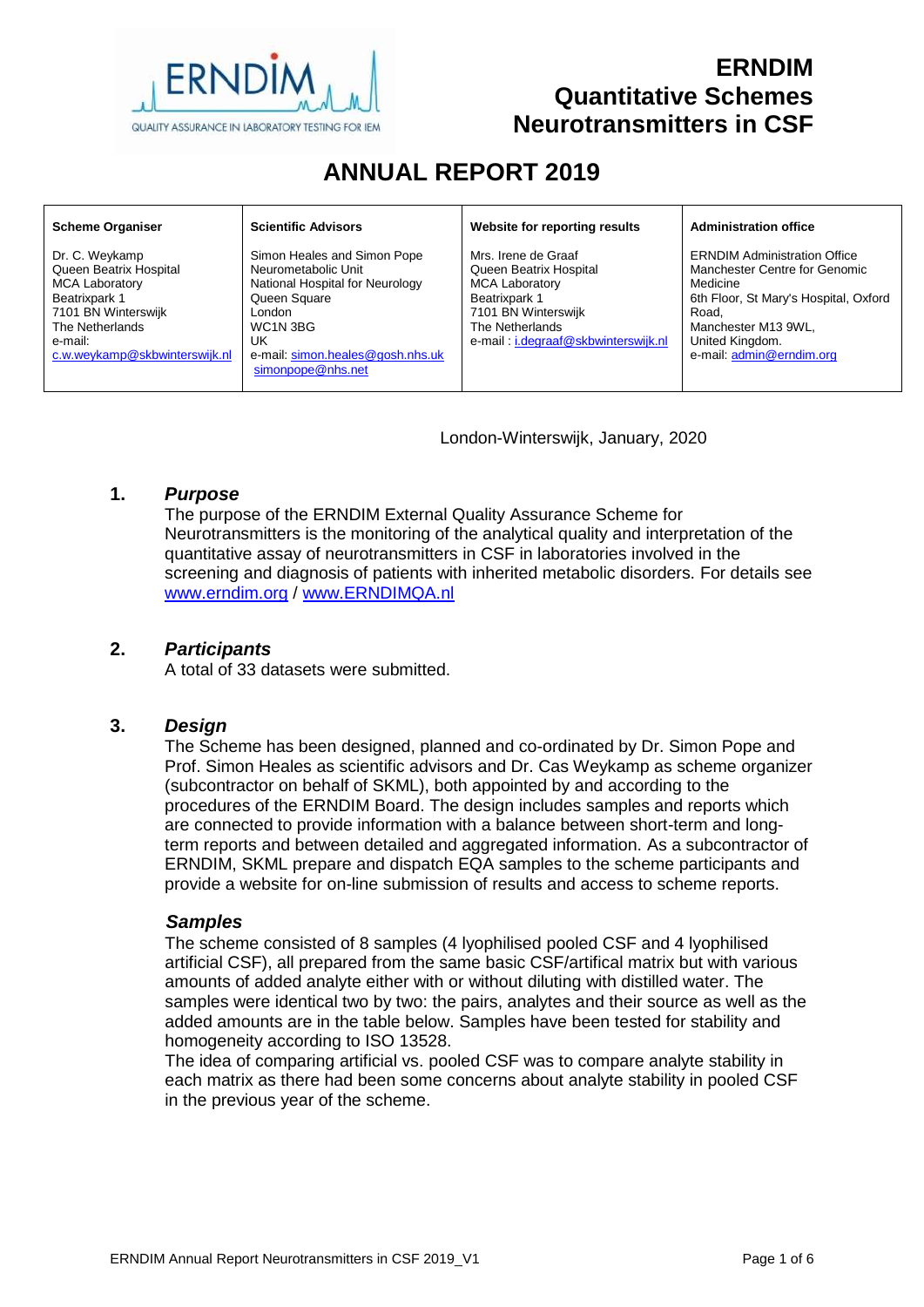| Analyte           | <b>Source</b>       | <b>Estimate Quantities in nmol/liter</b>    |                                         |                                         |                                         |
|-------------------|---------------------|---------------------------------------------|-----------------------------------------|-----------------------------------------|-----------------------------------------|
|                   |                     | <b>Sample</b><br>Pair<br>2019.<br>$01 - 05$ | <b>Sample</b><br>Pair<br>2019.<br>02-07 | <b>Sample</b><br>Pair<br>2019.<br>03-06 | <b>Sample</b><br>Pair<br>2019.<br>04-08 |
| 3-methyl dopa     | Sigma-Aldrich M4255 | 39.6                                        | 859                                     | 444                                     | 1189                                    |
| 5HIAA             | Sigma-Aldrich H9772 | 153                                         | 76.8                                    | 15                                      | 30.7                                    |
| 5-OH-Tryptophan   | Sigma-Aldrich H1252 | 6.95                                        | 493                                     | 51.6                                    | 102                                     |
| Homovanillic acid | Sigma-Aldrich H8876 | 377                                         | 170                                     | 29                                      | 80.6                                    |
| HVA:5HIAA ratio   | Not applicable      | 2.47                                        | 2.21                                    | 2.14                                    | 2.68                                    |

Samples 03, 06, 02 and 07 were made in artificial matrix and samples 01, 05, 04 and 08 were made in pooled CSF.

Unfortunately the exact spiking is not known for this set of CSFs as (1) the spike was added to pooled CSF that had been diluted to varying degrees (therefore the endogenous level of metabolites was variable) and (2) the sample was made into more aliquots than originally intended due to higher than expected participant numbers. The values above correspond to the median results.

#### *Reports*

All data-transfer, the submission of data as well as request and viewing of reports proceeded via the interactive website [www.erndimqa.nl](http://www.erndimqa.nl/) which can also be reached through the ERNDIM website [\(www.erndim.org\)](http://www.erndim.org/). The results of your laboratory are confidential and only accessible to you (with your name and password). The anonymised mean results of all labs are accessible to all participants. Statistics of the respective reports are explained in the general information section of the website.

An important characteristic of the website is that it supplies short-term and long-term reports. Short-term reports are associated with the eight individual specimens, for each of which there has been a specific deadline in the year 2019. Two weeks after the respective deadlines participants could request their reports and as such had eight times up-to-date information on their analytical performance. Although technically not required (the website can work with a delay time zero) a delay time of 14 days has been chosen to enable the scientific advisor to inspect the results and add his comment to the report. Contrary to the fast short-term report is the annual long-term report. The annual report is based on the design-anchored connection between samples which enables to report a range of analytical parameters (accuracy, precision, linearity, recovery and interlab dispersion) once an annual cycle has been completed. The annual report is discussed below.

A second important characteristic of the website is the wide range in aggregation of results which permits labs to make an individual choice for detailed and/or aggregated reports. The most detailed report which can be requested from the website is the "Analyte in Detail" which shows results of a specific analyte in a specific sample (40 such Analyte-in-Detail-reports can be requested in the year 2019 cycle). A more condensed report is the "Current Report" which summarizes the performance of all analytes in a specific sample (8 such Current Reports can be requested in 2019). The highest degree of aggregation has the Annual Report which summarizes the performance of all analytes of all 8 samples (1 such Annual-Report can be requested in 2019). Depending on their position in the laboratory one can choose to have a glance at only the annual report (managers) or at all 40 detailed reports (technicians).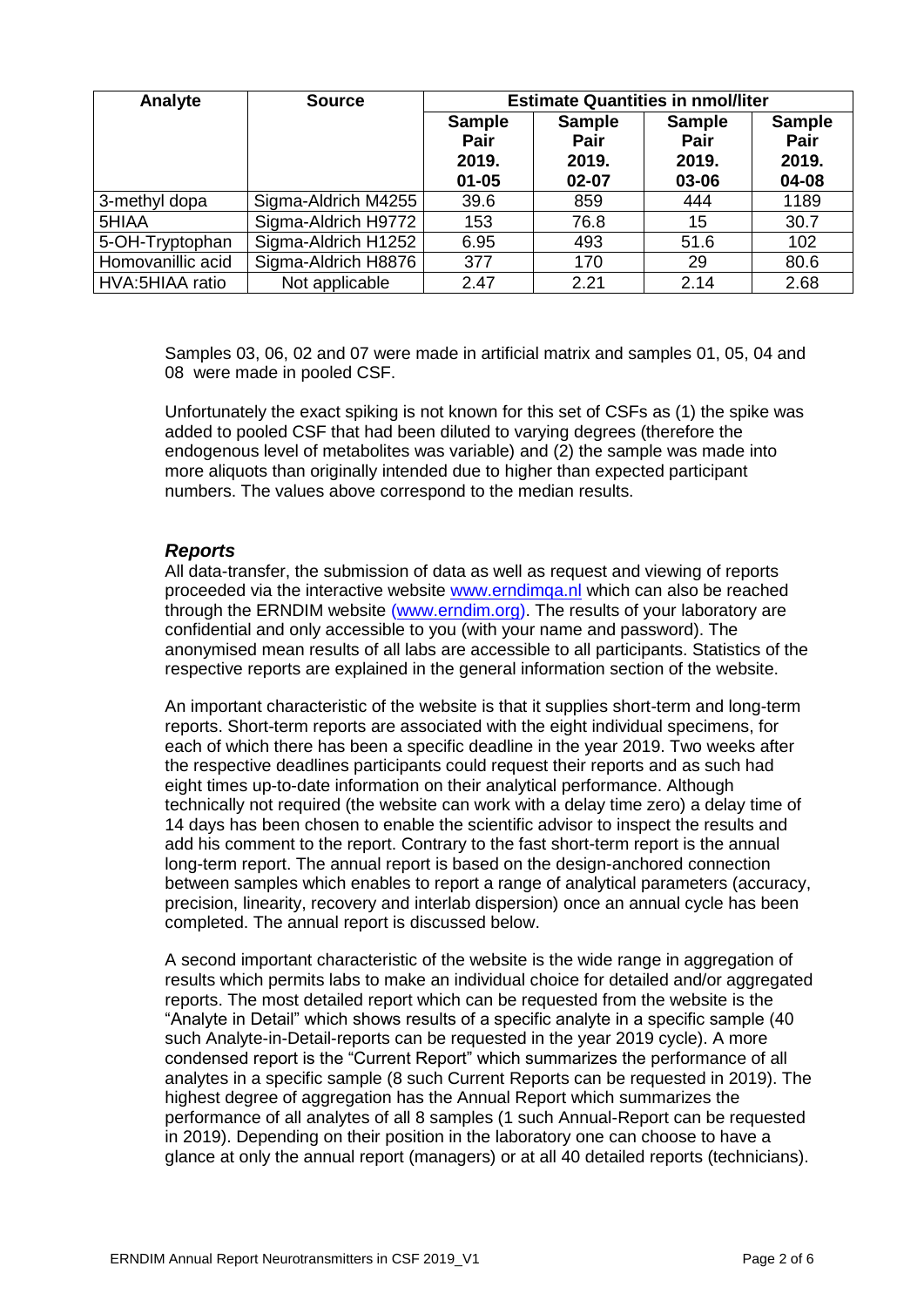# **4.** *Discussion of Results in the Annual Report 2019*

In this part the results as seen in the annual report 2019 will be discussed. Subsequently we will regard accuracy, recovery, precision, linearity, interlab CV and cross-sectional relations. Please print your annual report from the Interactive Website when you read the "guided tour" below and keep in mind that we only discuss the results of "all labs": it is up to you to inspect and interpret the specific results of your laboratory.

# **4.1** *Accuracy*

A first approach to describe the accuracy is comparison of your mean outcome in the eight samples with the mean of all labs. This is shown in the columns "your lab" and "all labs" under the heading "Accuracy", respectively. For 3-methyl dopa the mean of all labs is 626 nmol/L with which you can compare the mean of your lab.

# **4.2** *Recovery*

A second approach to describe accuracy is the percentage recovery of added analyte. In this approach it is assumed that the recovery of the weighed quantities is the target value. The correlation between weighed quantities as added to the samples (on the x-axis) and your measured quantities (on the y-axis) has been calculated. The slope of the correlation multiplied with 100% is your recovery of the added amounts. Outcome for your lab in comparison to median outcome of all labs is shown in the column "Recovery" in the annual report. For all labs the recovery ranges from 94% for to 101% for 3-MD and 5HIAA. As spiked plus endogeneous amounts were not known exactly, median results were chosen as estimated weighed amounts. Therefore the mean recovery is (of course) nearly 100% and in fact meaningless.

# **4.3** *Precision*

Reproducibility is an important parameter for quality in the laboratory and is encountered in the schemes' design. Samples come in pairs which can be regarded as duplicates from which CV's can be calculated (Intra Laboratory CV as indicator for reproducibility). Outcome for your lab in comparison to the median of all labs is shown in the column "Precision" of the Annual Report. Precision ranges from 8.0% for 3-MD to 13.4% for HVA:5HIAA ratio. The overall intralab CV is 9.7%.

# **4.4** *Linearity*

Linearity over the whole relevant analytical range is another important parameter for analytical quality. Again this is encountered in the schemes' design. With weighed quantities on the x-axis and your measured quantities on the y-axis the coefficient of regression ( r ) has been calculated. Outcome for your lab in comparison to the median of all labs is in the column "Linearity" of the annual report. It can be seen that the coefficient of regression ranges from 0.594 for HVA:5HIAA ratio to 0.996 for HVA**.**  Also here the medians were used as estimated weighed amounts.

# **4.5** *Interlab CV*

For comparison of outcome for one patient in different hospitals and for use of shared reference values it is relevant to have a high degree of harmonization between results of various laboratories. Part of the schemes' design is to monitor this by calculating the Interlaboratory CV. This, along with the number of laboratories who submitted results, is shown in the column "Data All labs" in the Annual Report. It can be seen that most laboratories submitted results for 5-HIAA and HVA (n=34) whereas only 23 labs assayed 5-HTTP. The Interlab CV ranges from 14.9% for HVA to 30.2% for 5- HTTP.The mean Interlab CV for all analytes is 19.5%.

# **4.6** *Cross Sectional Relations*

The various parameters as described above often have an interrelation: often more than one parameter directs towards good or bad analytical control. This pattern, clearly seen in the other ERNDIM schemes is less prominent in the Neurotransmitter scheme.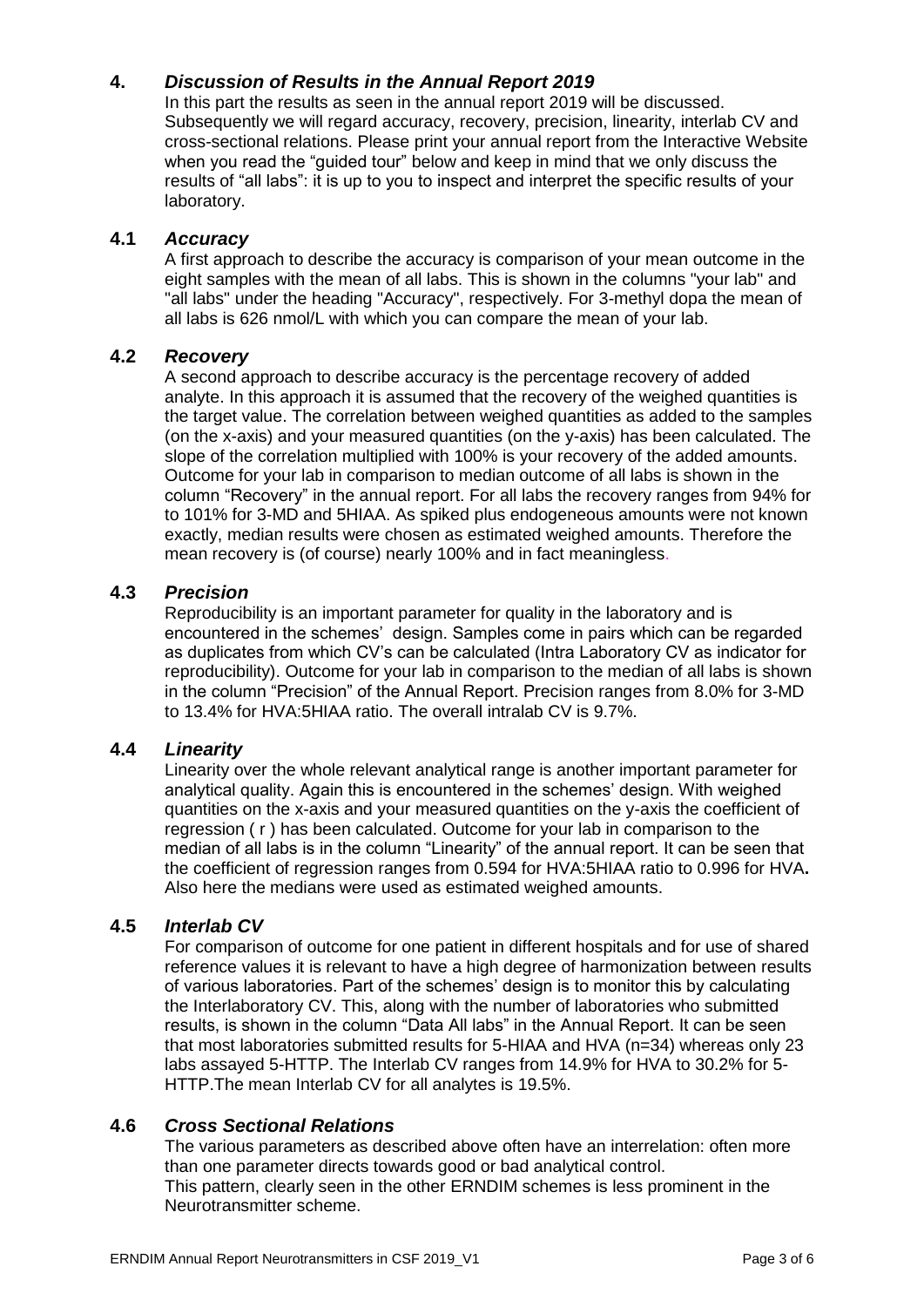# **4.7** *Cross Sectional Relations*

After some years of discussion and planning a system to judge performance of individual laboratories is implemented starting from January 2009. In the annual report of an individual laboratory flags indicate poor performance for accuracy, precision, linearity and recovery. Analytes with satisfactory performance for at least three of the four parameters (thus no or only one flag or no result) receive a green flag. Thus a green flag indicates satisfactory performance for analysis of that particular analyte while a red flag indicates that your laboratory has failed to attain satisfactory performance. Criteria for flags can be found in the general information on the website (general information; interactive website, explanation annual report).

#### **4.8** *Poor Performance Policy*

A wide dispersion in the overall performance of individual laboratories is evident. Table 2 shows the percentage of flags observed. 39% of the laboratories have no flag at all and thus have attained excellent overall performance. In contrast, at the other extreme there are also 10% of laboratories with more than 25% flags. Following intensive discussion within the ERNDIM board and Scientific Advisory Board (SAB) and taking into account feedback from participants we have been able to agree on a harmonised scoring system for the various branches of the Diagnostic Proficiency schemes and qualitative schemes. We have also tested a scoring system for the quantitative schemes as described in our Newsletter of Spring 2009. In parallel to this the SAB has agreed levels of adequate performance for all the schemes and these will be re-evaluated annually. The scoring systems have been carefully evaluated by members of the SAB and have been applied to assess performance in our schemes from 2007 onwards. The ERNDIM Board has decided that the Scientific Advisor will iudge the performance of the individual laboratories based on these levels of satisfactory performance and issue a letter of advice of failure to achieve satisfactory performance to those laboratories which do not achieve satisfactory performance. The letter is intended to instigate dialogue between the EQA scheme organiser and the participating laboratory in order to solve any particular analytical problems in order to improve quality of performance of labs in the pursuit of our overall aim to improve quality of diagnostic services in this field.

| % Red Flags seen<br>in Annual Report | <b>Percentage Labs</b><br>In this Category | <b>Cumulative Percentage</b><br><b>Of Labs</b> |
|--------------------------------------|--------------------------------------------|------------------------------------------------|
| >25%                                 | 10%                                        | 6%                                             |
| 25%                                  | 16%                                        | 26%                                            |
| $20 - 25%$                           | $0\%$                                      | 26%                                            |
| $15 - 20%$                           | 6%                                         | 32%                                            |
| $10 - 15%$                           | $0\%$                                      | 32%                                            |
| $5 - 10%$                            | 29%                                        | 61%                                            |
| $0 - 5%$                             | $0\%$                                      | 61%                                            |
| $0\%$                                | 39%                                        | 100%                                           |

#### *Table 2. Percentage Flags*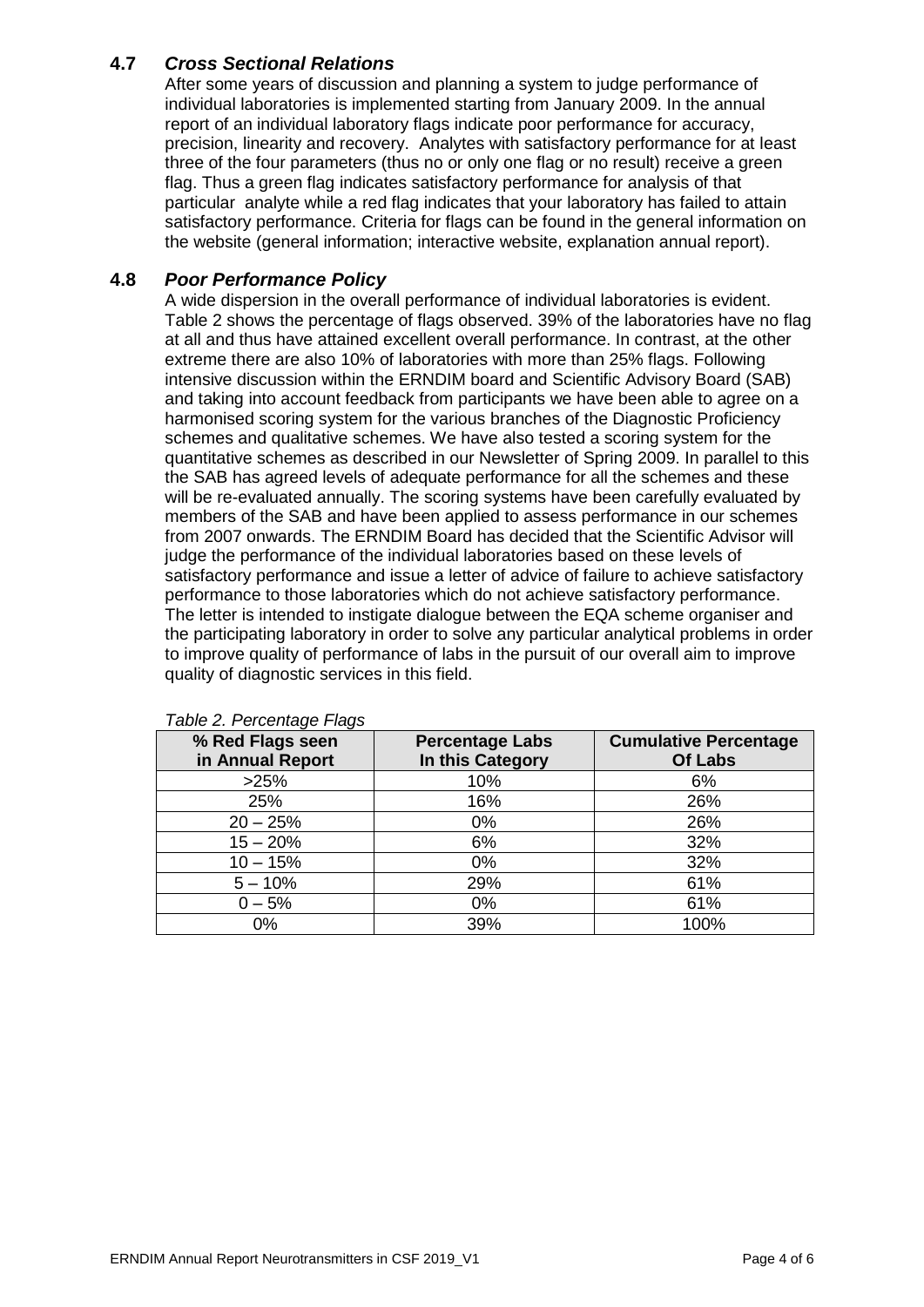# *4.9 Interpretation*

In this scheme we also requested the interpretation of test results. Table 3 shows the interpretation frequency for the respective sample pairs. The correct interpretation is marked with a green box. It can be seen that interpretation is nearly always correct.

#### *Table 3.*

| Description                                                         | Pair      | Pair        | Pair        | Pair      |
|---------------------------------------------------------------------|-----------|-------------|-------------|-----------|
|                                                                     | 2019.     | 2019.       | 2018.       | 2018.     |
|                                                                     | $01 - 05$ | $02 - 07$   | 03-06       | 04-08     |
|                                                                     | $(2y-3y)$ | $(10y-10y)$ | $(10y-10y)$ | $(2y-3y)$ |
| No obvious disorder of serotonin or dopamine<br>metabolism.         | $29 - 27$ | $1 - 0$     | $0 - 0$     | $0 - 0$   |
| A patient with a pterin disorder on treatment.                      | $0 - 2$   | $16 - 18$   | $2 - 1$     | $4 - 2$   |
| A patient with aromatic amino acid<br>decarboxylase deficiency.     | $2 - 0$   | $10 - 8$    | $26 - 27$   | $24 - 26$ |
| A patient with tyrosine hydroxylase deficiency<br>not on treatment. | $0 - 0$   | $2 - 1$     | $2 - 0$     | $0 - 0$   |
| A patient with a dopamine transporter defect.                       | $0 - 0$   | $0 - 0$     | $0 - 0$     | - 0       |

To prevent laboratories from deriving the duplicate samples from the age of the patients, ages of samples for a duplicate were not the same (Example: Samples 1 and 5 were identical but were given ages of 2 and 3 years)

# *4.10 Certificates*

Neurotransmitters are included in the certificates.

#### *4.11 Additional Specific Remarks of the Scientific Advisor* NA

#### *5. Summary*

Since starting the CSF neurotransmitters scheme in 2014 there has been an increase in participants each year and generally the results returned have shown a good degree of consistency between the laboratories around the world. Similar to previous years, many red flags are due to not submitting results, especially for the minor metabolites, 3-methyl dopa and 5-hydroxytryptophan, and the HVA:5HIAA ratio. We would advise reporting these values even if they are of low concentration.

The interpretive part is included to see how different laboratories, with different CSF collection protocols/fractions, reference ranges and populations, interpret the results. We believe the interpretation is very important and we try to make the samples so that they reflect actual patient samples we have seen in the laboratory. A brief discussion of each of the duplicate samples is given below.

Samples 01-05 – A patient with no obvious disorder of serotonin or dopamine metabolism. All metabolites were within the age-related reference ranges and the majority of laboratories interpreted this correctly.

Samples 02-07 – A patient with a pterin disorder on treatment / A patient with aromatic amino acid decarboxylase (AADC) deficiency. This sample had elevated 3 methyl dopa and 5-hydroxytryptophan and low-normal homovanillic acid and 5-HIAA. This sample was based on a patient with a pterin disorder on treatment with L-dopa and 5-hydroxytryptophan. A number of laboratories commented that this pattern may also be observed in some patients with aromatic amino acid decarboxylase deficiency and we agreed with this. Therefore, both answers were scored equally.